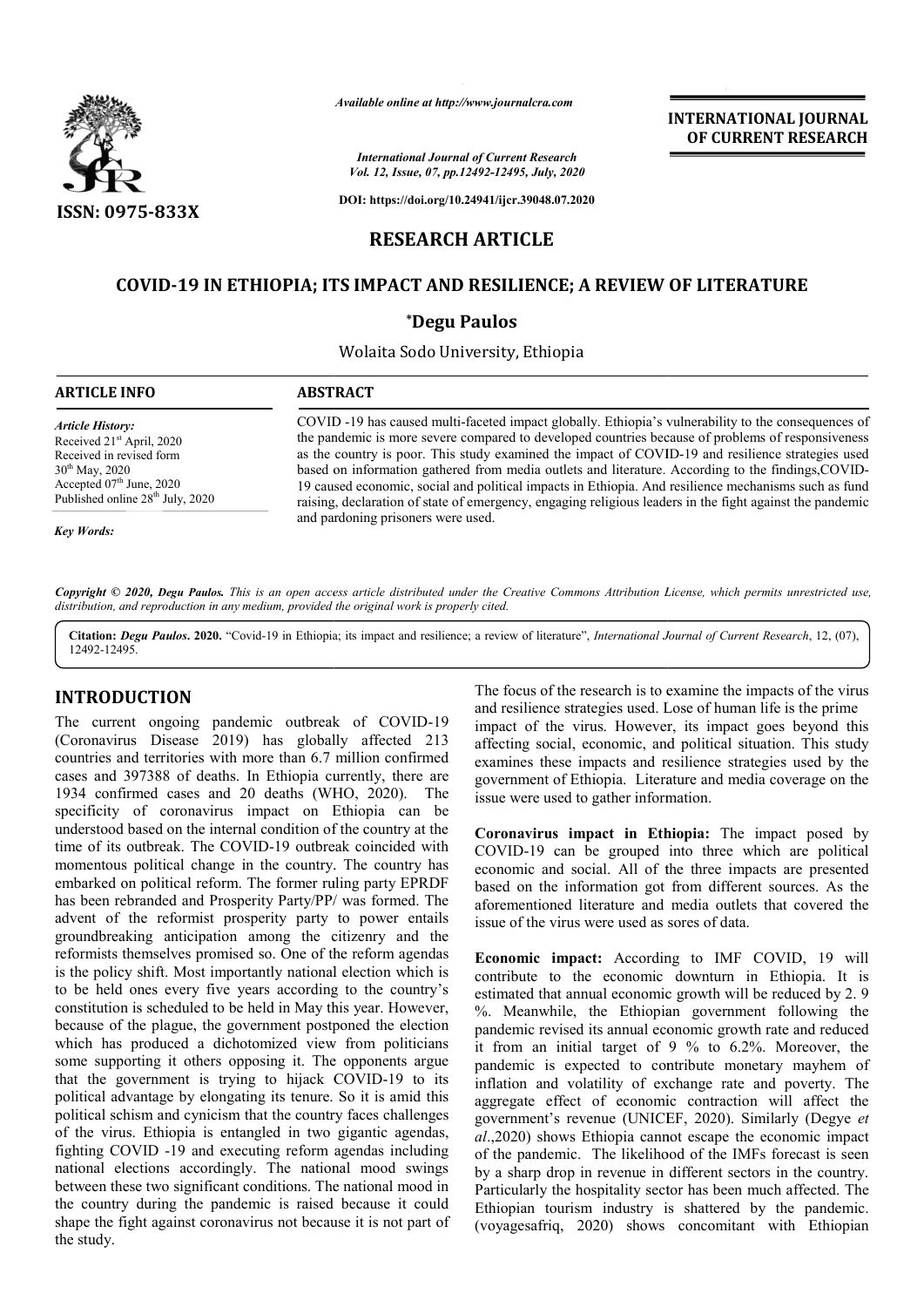airlines cancellation of flights. Tourist arrival for 2020 will be lower than 849,000 reported in 2018/2019 to less than 600,000. It is expected that problems with tourism will spillover over the hotel industry. Grunder (2020) further testified the problem as: Following the spread of COVID -19 and the subsequent travel restrictions impacting the international travel-tour industry, 88 percent of hotels in Addis Ababa have decided to partially or fully close their doors due to low occupancy rates. The Ethiopian airlines that play a pivotal role as a catalyst of the hospitality sector is hard hit by the pandemic. It has already announced that it has lost USD 550 million because of international flight restrictions due to the COVID-19 pandemic. Revenue loss has caused the national carrier to cut 90% of international flights (Bayrau and Tassew, 2020).

**The social impact:** It is known that the pandemic has wreaked various havocs across the globe and Ethiopia is no exception. The social impact mint by the virus is one of the outspoken repercussions since the pandemic is unraveled. The health sector, cleaning substances, education sector, domestic violence, and child marriage are some of the social issues impacted by the coronavirus

**Health sector:** As Ethiopia is a poor country health sector lags far behind even compared with sub-Saharan countries such as Kenya. Lack of skilled professionals and infrastructure necessary to deliver quality health services are defining features of the sector's problem (Wamai,2009).The corona pandemic has worsened the already struggling sector. As the government is expected to gear its full capacity to controlling and treating COVID-19 patients other health services are exposed for disruption. This is indicated by the postponement of polio and measles vaccination. Undoubtedly this will have long term health complications on children who are expected to be vaccinated (UNICEF, 2020)

**Cleaning substances:** The problems of sanitation and personal hygiene mark Ethiopia's features. Majority of the country's population lack access to modern sanitation facilities and open defecation practiced by so many Ethiopians (Beyene *et al*., 2015). It's up on this challenge that COVID-19 out broke necessitating sanitation. Coronavirus prevention highly depends on cleaning hands using sanitizer, soap, and other cleaning substances. However, having a weak practice of sanitation and personal hygiene and problems related to the scarcity of cleaning substances it seems challenging to implement hand washing as preventive measures. (World Bank, 2020)

**Education:** Education in Ethiopia has challenges of both access and quality. Even though there is an improvement in terms of access there are still so many children who cannot access education in the country. Also for those who can access the lack of quality is a mammoth challenge. The corona pandemic has inflicted additional challenge to the sector. School closure as a means of fighting against the spread of the disease will affect the education sector in general and poor and vulnerable groups in particular. As the country is poor it is difficult to catch up with the rest of the world in delivering education using ICT and other modus operandi in this difficult time. However, the problem even worsens when poor and vulnerable children are concerned. They cannot access what the government provides with all its problems (UNICEF 2020).

**Domestic violence:** Domestic violence is part of the usual social crisis in Ethiopia. It is not a noble issue created by the noble virus. Different sorts of violence such as physical, sexual, and emotional are assaulted against women. According to (Berhane, 2004) 50-60 % of women encounter domestic violence during their lifetime. However, the occurrence of coronavirus pandemic worsened the situation. Measures taken to control the disease such as staying at home and the vulnerability of women economically, politically, and socially compared to their men counterparts paved favorable situations for domestic violence (Grunder, 2020).

**Child marriage:** Child marriage in Ethiopia is a deep entangled harmful traditional practice. Mainly because of cultural reasons children particularly in northern Ethiopia are vulnerable to this social havoc. UNICEF (2018) entails in this regard, Ethiopia has the worst case of child marriage among countries in eastern and southern Africa. Wuilbercq(2020) states the COVID-19 epidemic aggravated the quandary because of school closure which in turn increased the practice of early marriage. Since the occurrence of the pandemic, 500 girls have rescued from child marriage in northern Ethiopia.

**COVID-19 as a double burden for women:** In Ethiopia, gender parity implies negativity as far as women are concerned. Women lag almost in every aspect of life. Tefera (2020) in this regard depicts Women are engaged in less paid jobs such as street vending and less educated compared to men counterparts. The outbreak of corona worsened already the vulnerable social economic and political position of women.

### **Political impact**

Postponing national election: Coronavirus has posed multidimensional influences all across the globe. It affects different facets of activities at the individual and governmental levels. One of which is politics. In Ethiopia, because of the virus, the national election .the current tenure of parliament ends as of September 2020 and the Ethiopian constitution article 58(3) states national election must take place at the end of August. The reality however is that because of the pandemic the incumbent government argues election cannot be executed (Maroam, 2020). Postponing the election has polarized politicians in the country. Some supporting it mentioning COVID 19 is a global problem, not the artificial thing created by the ruling party to the extent its tenure while others argue the time COVID 19 becomes under control is unknown it may take too long to contain it.

**Resilience mechanisms:** The government has been utilizing different resilience mechanisms to overcome the challenges of COVID-19. Economic mobilization, engaging religious leaders in the fight against the virus, entertaining charges of domestic violence as an urgent case, pardoning prisoners, state of the emergency declaration have been used as resilience mechanisms.

**Economic mobilization:** One of the problems posed by the coronavirus in Ethiopia is economic. To deal with this challenge the government has undertaken different mechanisms as a resilience strategy. Undertaking fundraising activities is to be mentioned among others. So far over \$567 has been fundraised for COVID-19 response (OCHA *et al*., 2007).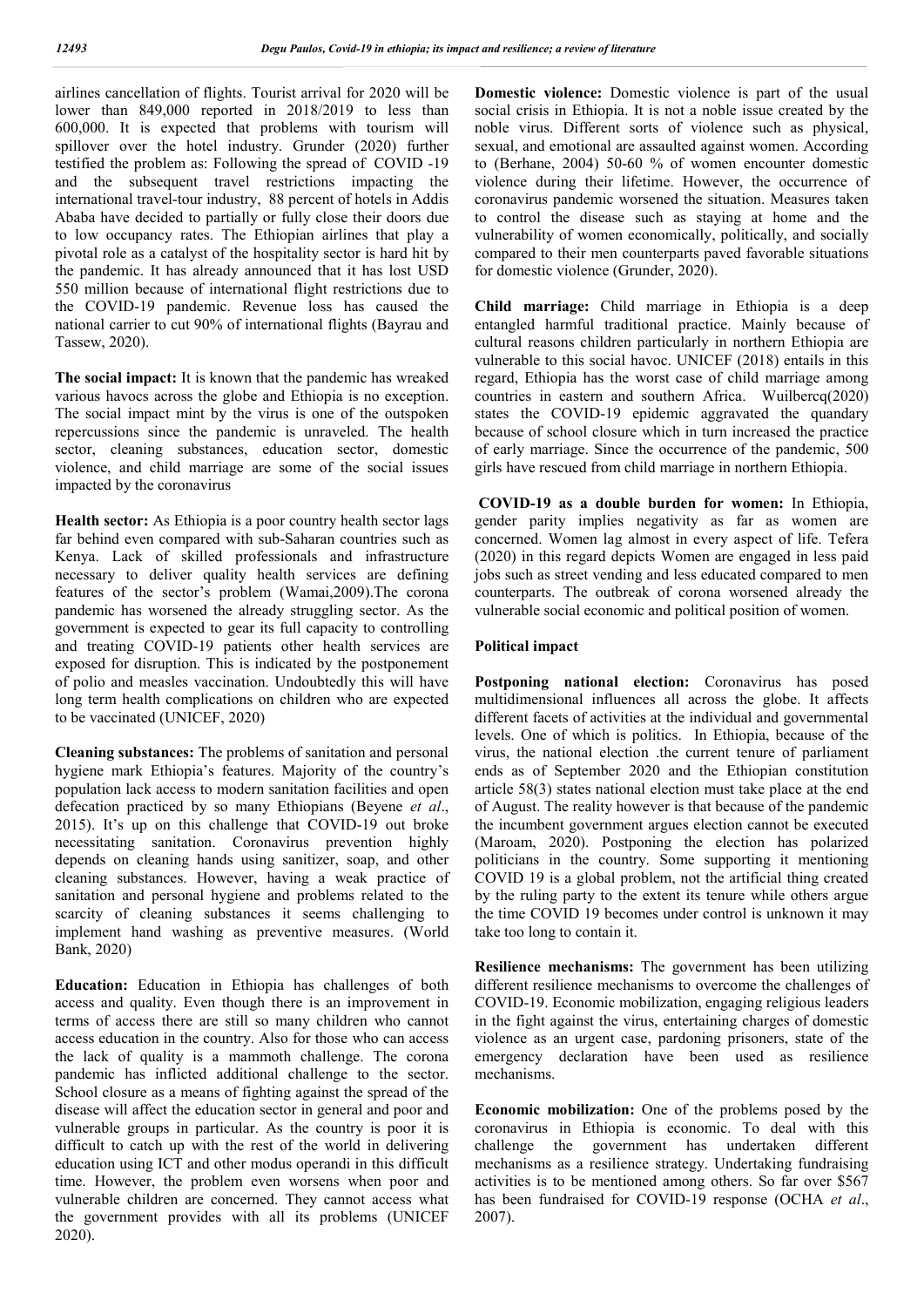As a poor country, Ethiopia even before the pressing problem of COVID-19 has been reliant on international auspices. Poverty compounded with the pandemic posed urgency of such aide. IMF is among the traditional debtors and supporters of Ethiopia. And its executive committee approved US\$411 to Ethiopia to deal with financial quandary created by the virus (OCHA *et al*., 2007).

**Engaging religious leaders in the campaign against the pandemic:** The government is trying to harness the power of religion to bring about attitudinal change among followers. The two dominant religions, Christianity and Islamic leaders were allowed air time in state-owned media to lecture their respective congregation on ways of tackling the pandemic and to prey. Religious groups council called Inter-Religious council of Ethiopia, formed in 2020 to promote tolerance is being exploited to urge believers prey from their homes to control the pandemic (Tesema,2020).

**Entertaining charges of domestic violence as an urgent case:** Stay at home declaration by the government in a bid to control the pandemic gave rise to unwanted consequences such as domestic violence.to handle this sort of case federal courts have resumed service though they had been closed before in response to COVID-19 (Shaban,2020).

Pardoning prisoners: More than 4000 prisoners were pardoned in an attempt to control the spread of the virus.it is assumed that overcrowding in prisons would exacerbate the possibility of the spread of the pandemic. However,a pardon was decided on the base of terms of sentences. Only those prisoners sentenced less than three years were allowed (Adebayo, 2020).

**State of emergency declaration:** The Ethiopian constitution endorses the federal government to declare a state of emergency to deal with such crises as the pandemic. Following constitutional right the incumbent government declared a state of emergency to empower itself to better fight against the coronavirus. This gives the government extensive power to take measures to enforce all conditions necessary to contain the virus. (CRISIS GROUP, 2020).

### **Conclusion**

It's obvious that as poor country Ethiopia is hard hit by the virus socially, economically, and uniquely politically as the virus catapulted the postponement of the national election. Resilience strategies to tackle these ramifications as per capability allowed have been concomitantly employed. However, public attention towards mitigating the impact of the virus and protecting itself from the virus ostensibly is not fully won because of the national political mood. The postponement of national elections defining the political mood of the nation currently is a key element in this regard. The government views postponement of national elections as an essential measure because of the pandemic while opposition parties argue it's a mechanism exploited to linger its tenure unconstitutionally. The public's attention swings between these polarized stances hence eventually affecting the effectiveness of mechanisms embarked on to control the spread of the virus. However to have valid information research has to be undertaken on the effectiveness of the government's response towards controlling the pandemic.

# **REFERENCES**

- Adebayo, B 2020. *Ethiopia pardons more than 4,000 prisoners to help prevent coronavirus spread -CNN*. Retrieved fromhttps://edition.cnn.com/2020/03/26/africa/ethiopiapardons-4000-prisoners-over-coronavirus/index.html
- Bayrau, W. A., &Tassew, W. 2020. The Economic Implications of COVID - 19 in Ethiopia and Policy Measures.*Policy Studies Institute ( PSI )*, 1–26. Retrieved from https://www.worldbank.org/en/news/feature/2020/05/11/inethiopia-keeping-water-flowing-during-the-covid-19 coronavirus-response
- Berhane, Y. 2005. Editorial: Ending Domestic Violence against Women in Ethiopia. *Ethiopian Journal ofHealth Development*, *18*(3), 5–8. Retrieved from https://doi.org/10.4314/ejhd.v18i3.9951
- Beyene A., Hailu T., Faris K., &Kloos H. 2015. Current state and trends of access to sanitation in Ethiopia and the need to revise indicators to monitor progress in the Post-2015 era.*BMC PublicHealth*, Vol. 15, p. 451. Retrieved from: https://doi.org/10.1186/s12889-015-1804-4LK -
- Crisis Group 2020. *Managing the Politics of Ethiopia's COVID-19 Crisis \_ Crisis Group*. Retrieved from https://www.crisisgroup.org/africa/horn-
- africa/ethiopia/managing-politics-ethiopias-covid-19-crisis Degye G., Tadele F., Getachew D.& M. K 2015. *Ethiopian Economics Association*. Retrieved from https://www.eeaecon.org/sites/default/files/publications/Ec onomic Impacts of Coronavirus and Responses in Ethiopia\_\_08042020.pdf
- Grunder, A. 2020. *COVID-19 and its social impact in Ethiopia\_ 8 perspectives \_ The ReporterEthiopia English*. Retrieved from https://www.thereporterethiopia.com/ article/covid-19-and-its-social-impact-ethiopia-8 perspectives
- Maroam, A. G. 2020. *Interpreting and Applying the Ethiopian Constitution During the COVID-19Pandemic (Part III)*. Retrieved from https://www.satenaw.com/interpreting-andapplying-the-ethiopian-constitution-during-the-covid-19 pandemic-part-iii/
- OCHA, Khalikov, R., Angulo, M.-T., Emerson, P., Garcia, J. M., Hochbrueckner, M., &Wosornu, E 2007. *OCHA Annual Report 2006: Activities and use of extrabudgetary funds.* 189. Retrieved fromhttp://ochaonline.un.org/ OchaLinkClick.aspx?link=ocha&docid=1010072
- Shaban, A. R. A (2020).*Ethiopia coronavirus\_ Key updates between March 16 - May 16 \_Africanews*. Retrieved from https://www.africanews.com/2020/05/19/ethiopia-scoronavirus-rules-crowd-ban-free-transport-regulateessentials-etc/
- Teferra, S. 2020. *The COVID-19 Crisis through the Gender Lens*.Addis Fortune. Retrieved from https://addisfortune.news / the-covid-19-crisis-through thegender-lens/
- Tessema, S 2020. *Ethiopia\_ Muslims, Christians join to fight COVID-19*. Retrieved from https://www.aa.com.tr/ en/africa/ethiopia-muslims-christians-join-to-fight-covid-19/1806828
- UN 2020. Coronavirus disease COVID-2019.*Safety and Risk of Pharmacotherapy*, *8*(1), 3–8. Retrieved from https://doi.org/10.30895/2312-7821-2020-8-1-3-8
- UNICEF 2018. *Ending child marriage: A profile of progress in Ethiopia*. Retrieved from www.unicef.org